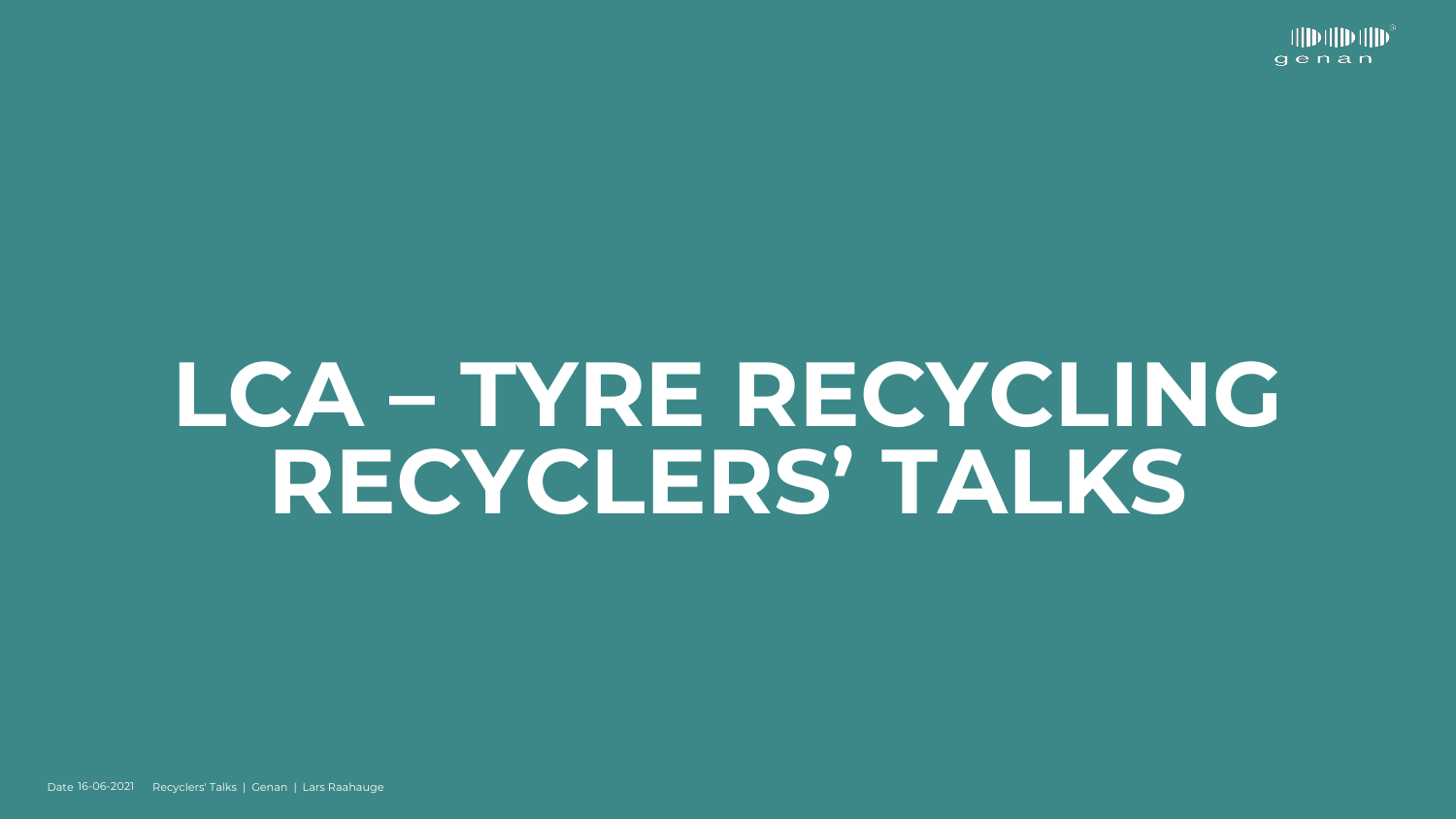



#### CLIMATE & ENVIRONMENT **LARS RAAHAUGE**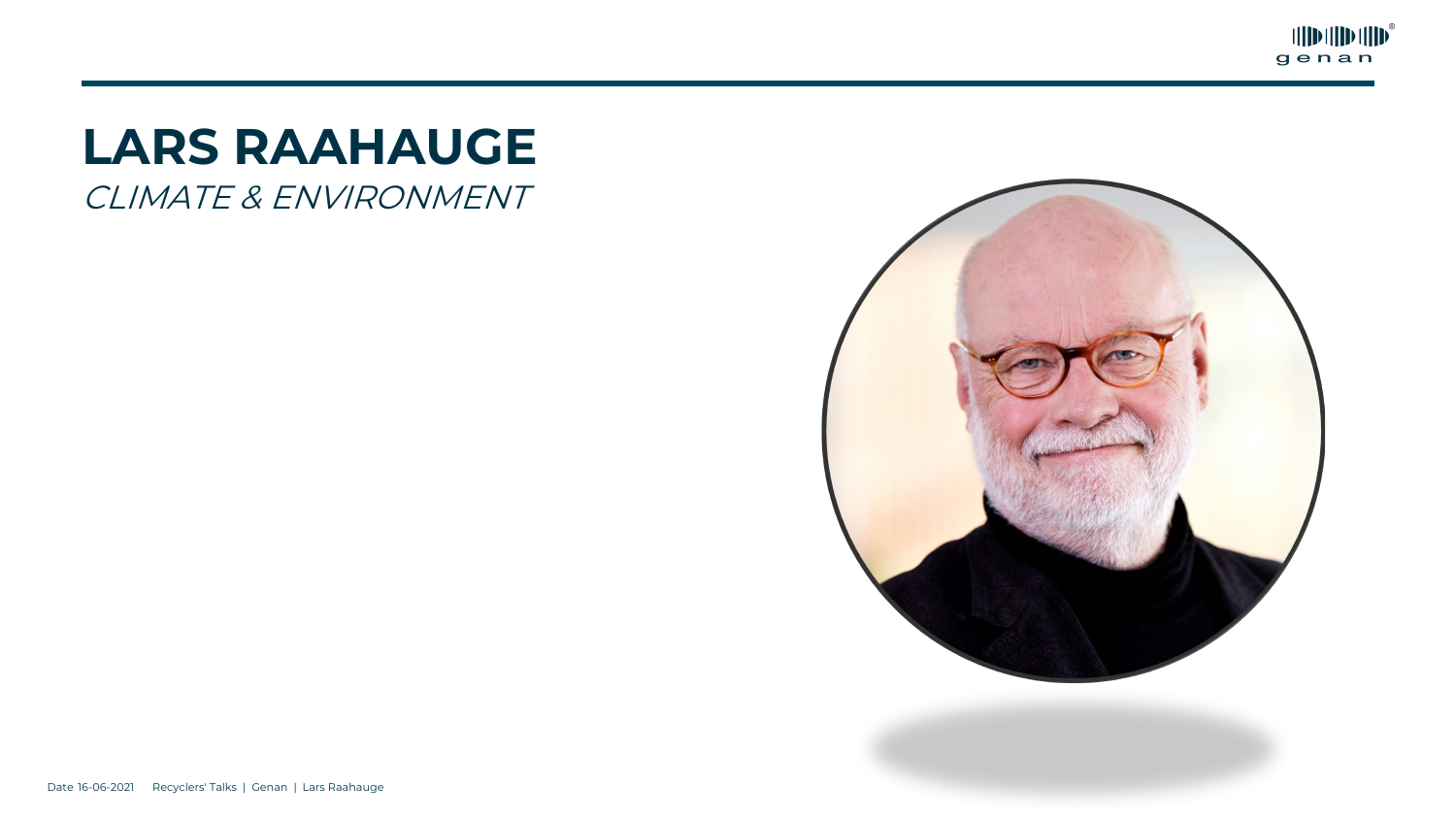# **WHAT IS A LIFE CYCLE ASSESSMENT?**





- An LCA (Life Cycle Assessment) study determines and assesses known environmental and climate -related impacts of a specific choice for a given product. An LCA study must cover all known stages of a product life cycle.
- The use of LCAs can help policy -makers and civil servants make science -based decisions, where all known environmental and climate -related impacts are taken into consideration.
- LCA studies should be prepared by independent and renowned institutes in compliance with current standards – and should subsequently be peer reviewed by other independent experts.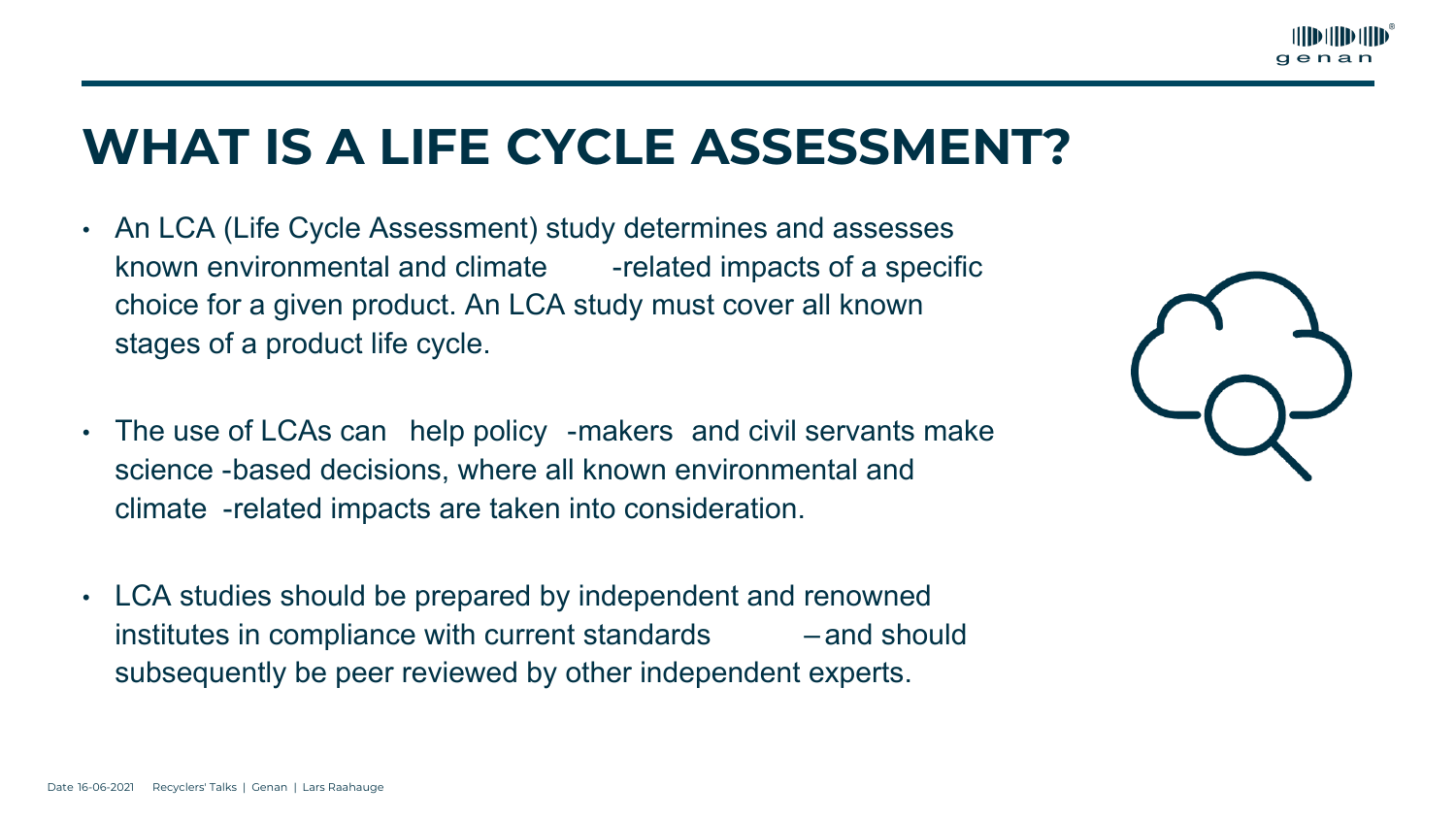



Authors: Regine Vogt IFEU, Germany

#### **LIFE CYCLE ASSESSMENT OF WASTE TYRE TREATMENTS: MATERIAL RECYCLING VS. CO-INCINERATION IN CEMENT KILNS**

Finalised and published: May 2020

Wolfram Trinius Trinius, Germany Simon Hann Eunomia Research & Consulting, Great Britain Adisa Azapagic ETRHOS Research, Great Britain

Charlotte Merlin FORCE Technology, Denmark

Peer review:

**The full [LCA report](https://www.euric-aisbl.eu/images/PDF/LCA_tyre_recycling.pdf)** is available on https://www.euric-aisbl.eu/images/PDF/LCA\_tyre\_recycling.pdf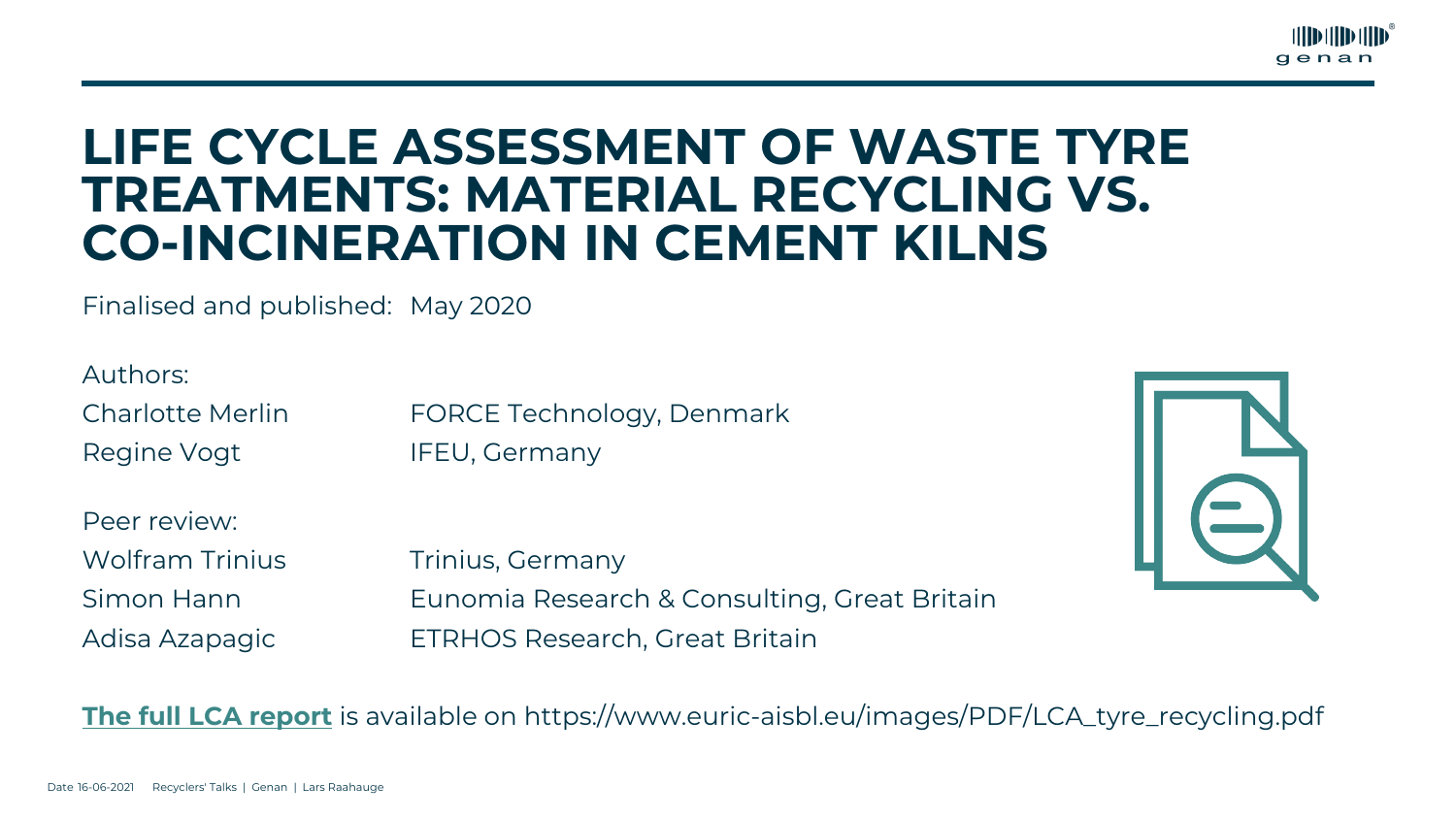## **BRIEFLY ABOUT THIS LCA STUDY**

- Comparison of the two most common disposal routes for end -of-life tyres  $(ELT)$  in the EU: material recycling and co  $-$ incineration in cement kilns
- Adherence to ISO standards 14040 and 14044
- Representative results for the entire EU
- The most common application for processed ELT rubber granulate is as infill in artificial turf pitches  $\qquad -$  and this application is thus the basis of calculations.
- Updated Genan technology
- Updated cement kiln technology



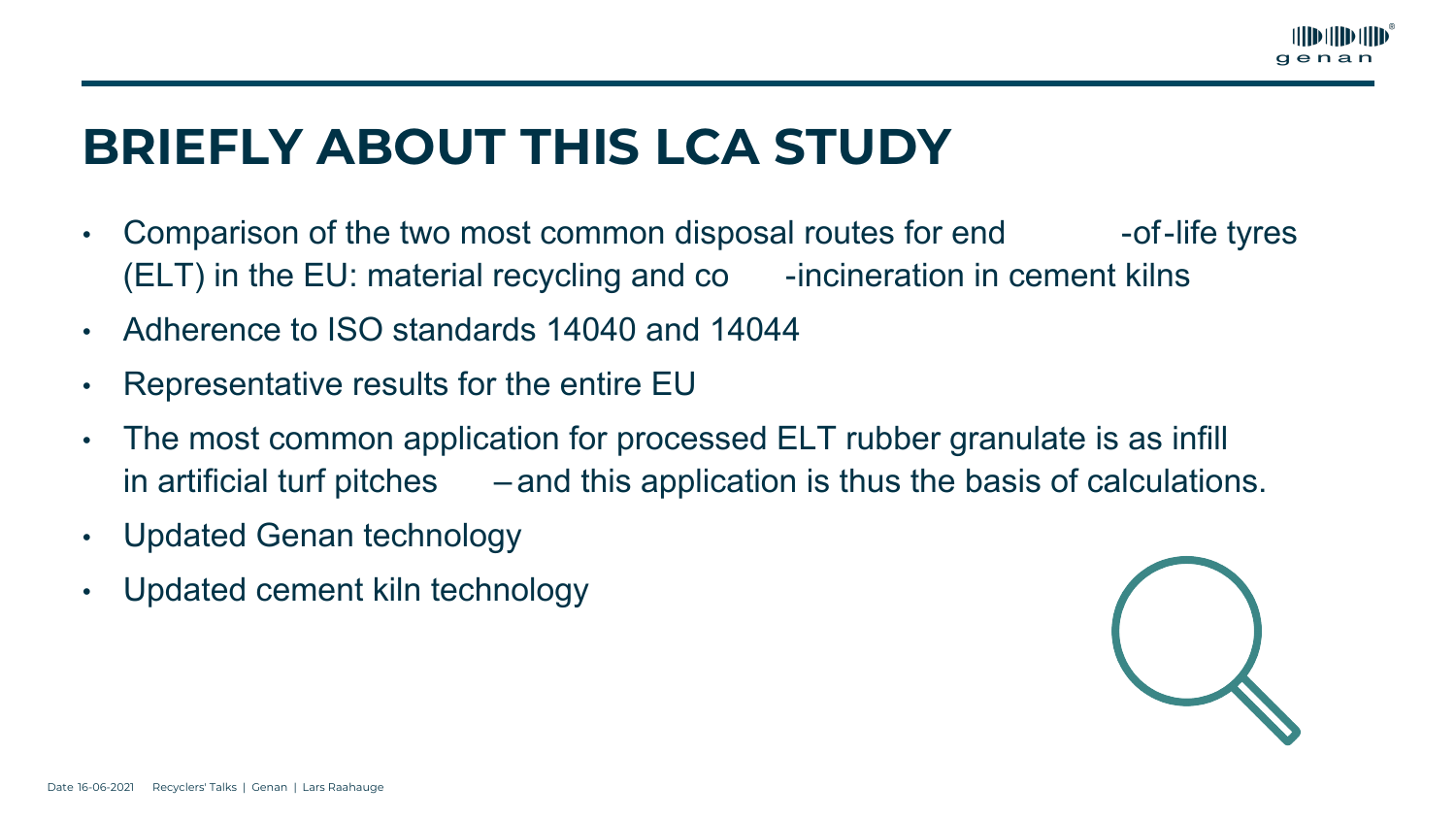#### **SYSTEM BOUNDARIES**



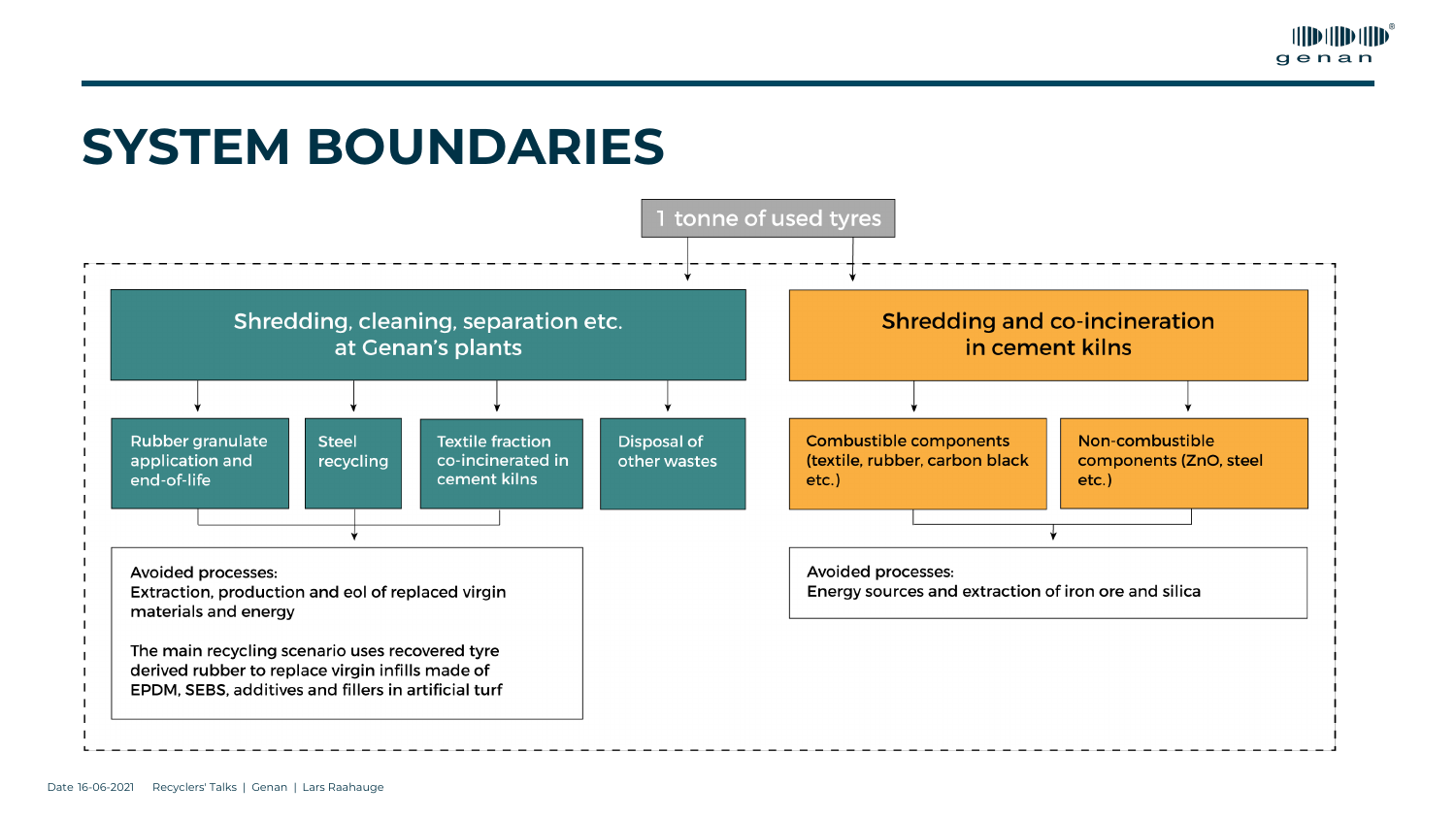#### **16 IMPACT CATEGORIES RESEARCHED**

Table 19 – Results (green figures in the material recycling scenarios indicate that the impacts are lower than corresponding imp act category in the co -incineration scenario).

| Impact category                                           | Material recycling (infill) | Co-incineration |
|-----------------------------------------------------------|-----------------------------|-----------------|
| Climate change (kg CO2<br>$-eq.$                          | $-905$                      | $-197$          |
| Acidification terrestrial and freshwater (Mole of H+ eq.) | $-2,84$                     | $-0,801$        |
| Eutrophication freshwater (kg P eq.)                      | $-0,00635$                  | $-0,0039$       |
| Eutrophication marine (kg N eq.)                          | $-0,6$                      | $-0,237$        |
| Eutrophication terrestrial (Mole of N eq.)                | $-7,78$                     | $-2,69$         |
| Ozone depletion [kg CFC<br>$-11$ eq.]                     | $3,83E - 07$                | $-3,37E -06$    |
| Photochemical ozone formation (kg NMVOC eq.)              | $-1,95$                     | $-0,656$        |
| lonising radiation (<br>kBq U235 eq.)                     | $-216$                      | $-3,15$         |
| (Disease incidents)<br>Respiratory<br>inorganics          | $-2,39E -05$                | $-4,38E -06$    |
| freshwater (CTUe)<br>Ecotoxicity                          | $-110$                      | 26,6            |
| Cancer - human health (CTUh)                              | $-5,89E -06$                | $-1,46E -06$    |
| CTUh)<br>Non-cancer human health effects (                | $9,70E - 05$                | 4,99E-05        |
| Land Use (Pt)                                             | $-4,68E+03$                 | $-5,90E+02$     |
| Resource use, energy carriers (MJ)                        | $-3,25E+04$                 | $-1,02E+04$     |
| Resource use, mineral and metals (kg Sb eq.)              | $-0,0251$                   | $-0,0000299$    |
| Water scarcity (m <sup>3</sup> world equiv.)              | $-84$                       | $-12,6$         |

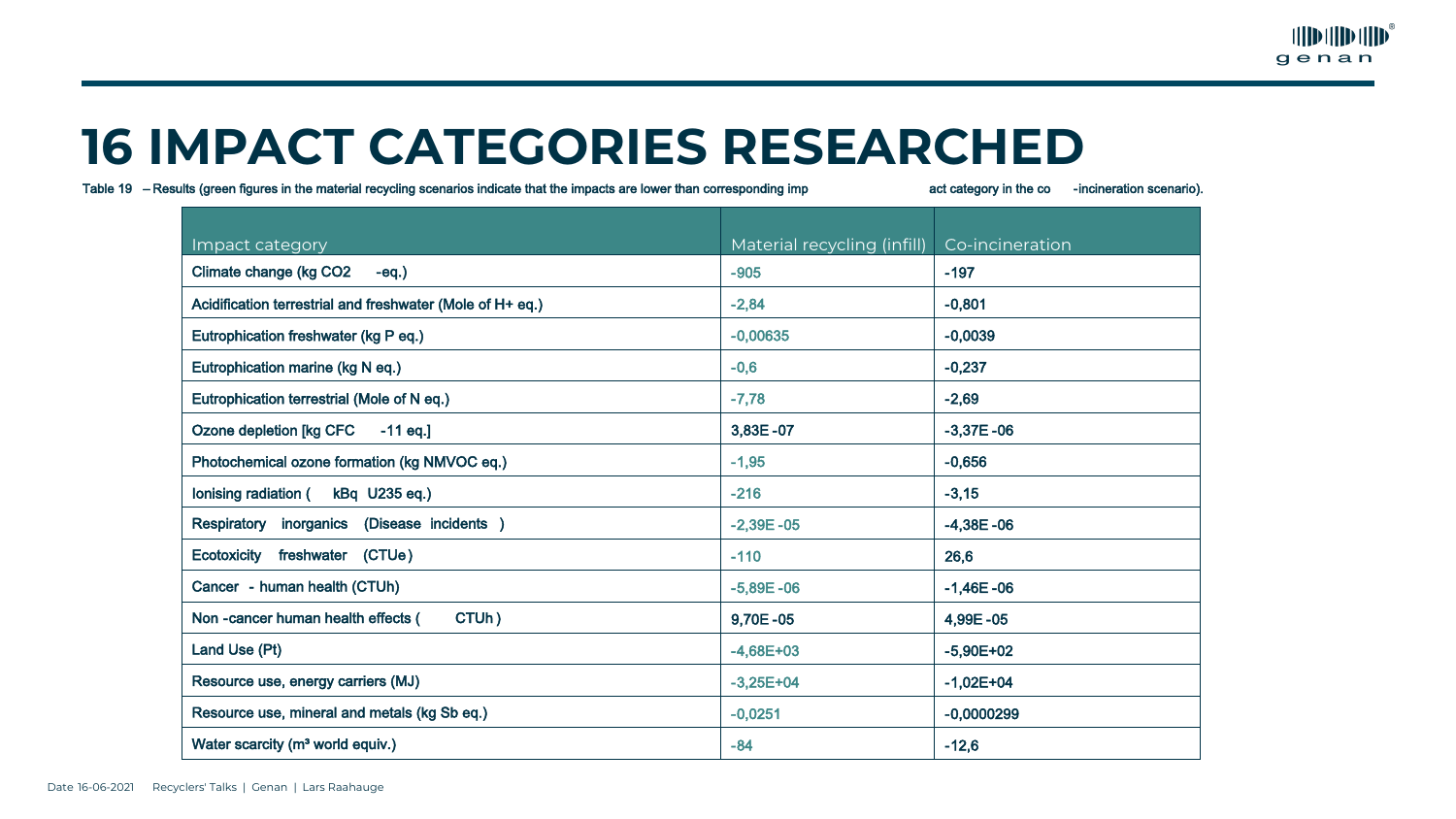### **CARBON FOOTPRINT – POTENTIAL UPSIDES**

- For each tonne of end -of-life tyres processed into rubber granulate and applied as infill material in artificial turf, instead of being incinerated in cement kilns, the climate is spared the emission of **700 kg CO<sub>2</sub>.**
- Each year, 1 million tonnes of tyres are incinerated in European cement kilns.
- If these tyres were instead processed into rubber granulate and e.g. applied as infill material in artificial turf, the climate would be spared the emission of **700,000 tonnes CO**<sub>2</sub> annually.



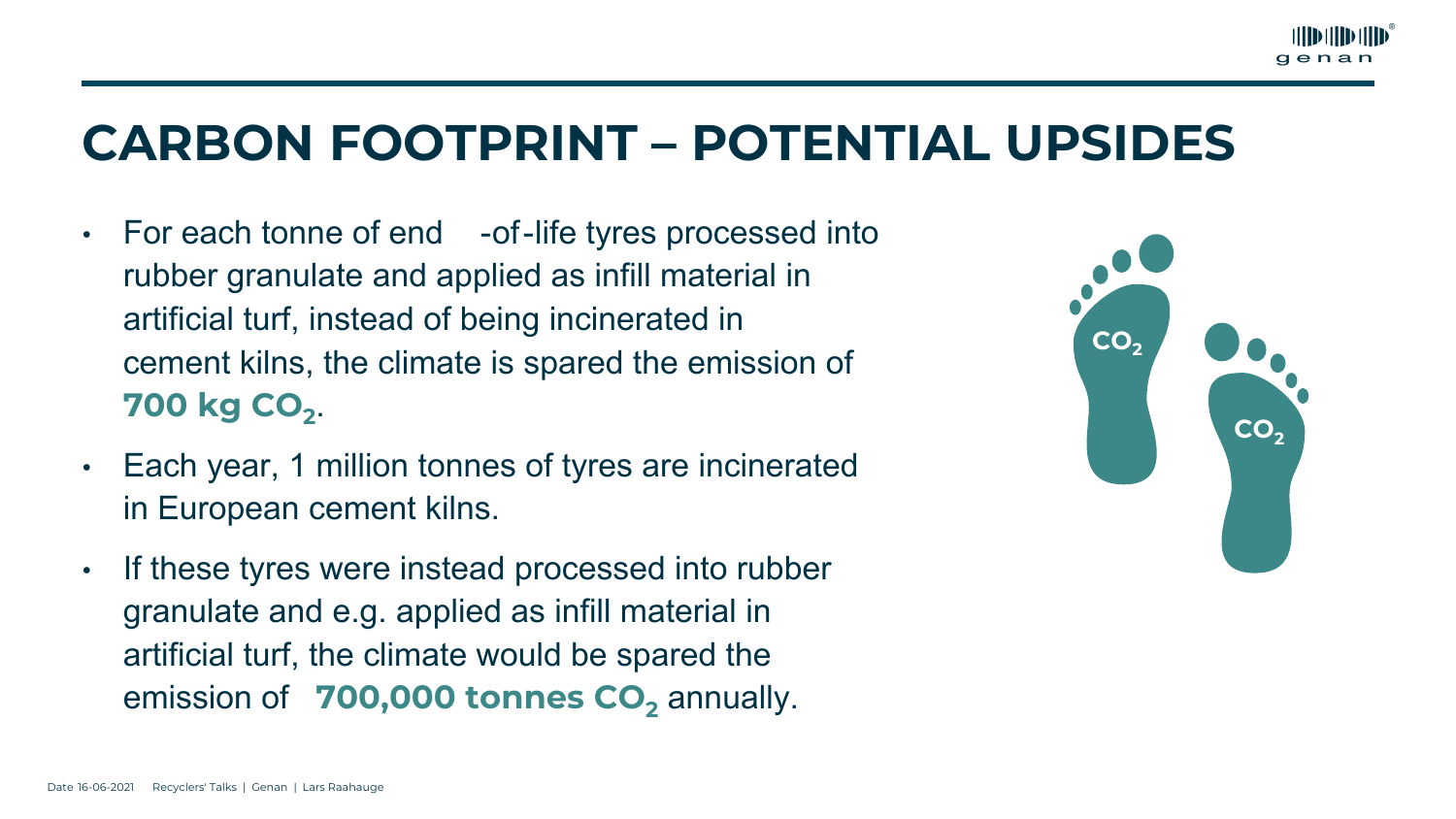- If a ban on granulate infill is adopted , 527,000 tonnes of end -of-life tyres will have to find other disposal routes.
- These tyres will most likely go to co-incineration and the majority will be incinerated outside the EU, as the demand for tyre fuel in cement kilns within the EU is decreasing.
	- If not exported, tyres might simply be incinerated within the EU – but without energy recovery.
- This will lead to increased, annual  $CO<sub>2</sub>$  emissions of  $0.7 \times 527,000 \approx 370,000$  tonnes.

### **CARBON FOOTPRINT – POTENTIAL DOWNSIDES**



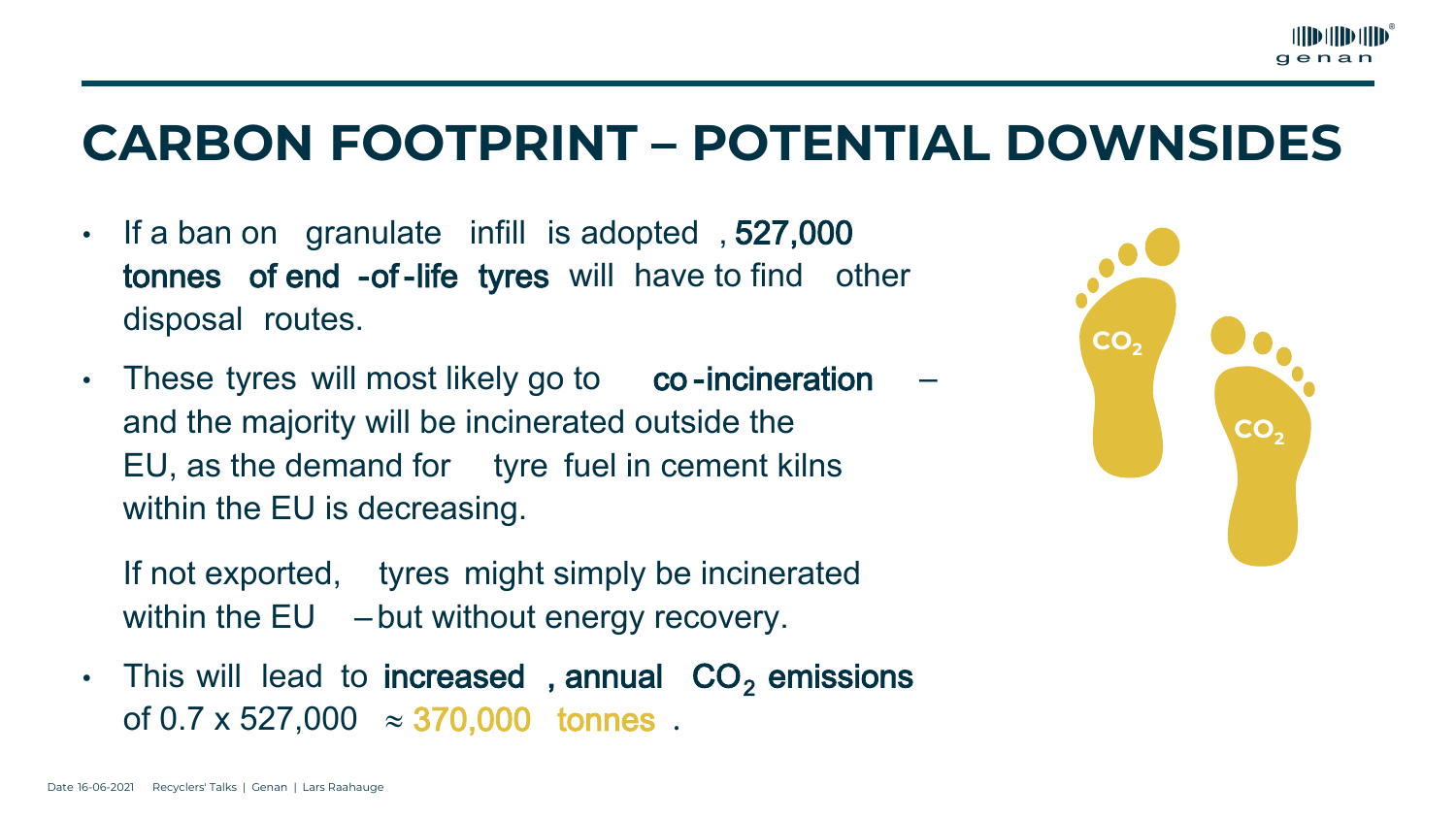### **WHICH SCENARIO TO CHOOSE?**

…less  $CO<sub>2</sub>$  emitted to the atmosphere **EXECO** 2 amitted to the atmosphere More recycled tyres means... Fewer recycled tyres means...